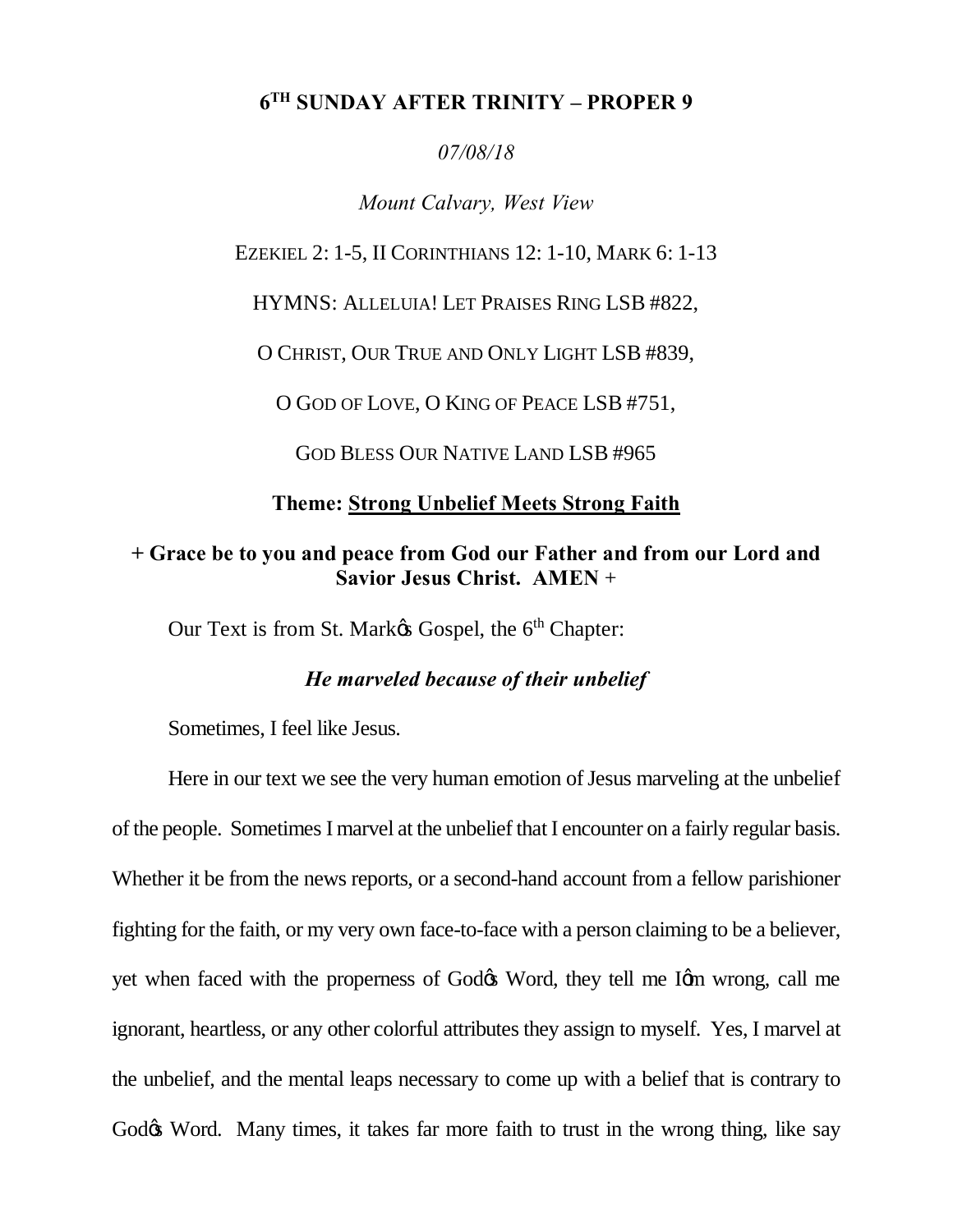evolution, than it does to simply take God at His Word, and believe in the six days of creation.

The reaction Jesus is getting in out text is no different than much of the reactions one faces when presenting Godos Word today, but there is a little something we might want to notice before we go on. In our text, the people are familiar with Jesus for it is His  $\ddot{\text{ob}}$  ohometown $\ddot{\text{o}}$ . When we travel to see Nikkie $\alpha$  dad, there is a modest sign in Wellsburg, mentioning it is the hometown of Lou Holtz. Now I ask, how do you think Mr. Holtz would be received if he were to perform his talent to the masses of Wellsburg? Or better yet, for the Brooke County High School football team? I think many would come and receive him warmly, perhaps even paying an entry fee if necessary to watch him do his God-given talent of molding children into men. Jesus comes to His hometown, where people know Him, and at first, they were in awe at his words, yes, in the same way as the people did when Jesus first started His preaching and teaching. As Mark tells us, "*Many who heard Him were astonished, saying, "Where did this man get these things? What is the wisdom given to Him? How are such mighty works done by His hands*?" When Jesus made the demon come out of the man in the very first chapter of Mark, after He emerged from the wilderness and after choosing His disciples, the people received His miracle as proof that God is among us! They were spreading His fame far and wide!

But the reaction is different with these people. You cand even just say,  $\delta$ Well, that the pharisees for you,  $\ddot{\text{o}}$  for this is the entire synagogue. Everybody is reacting the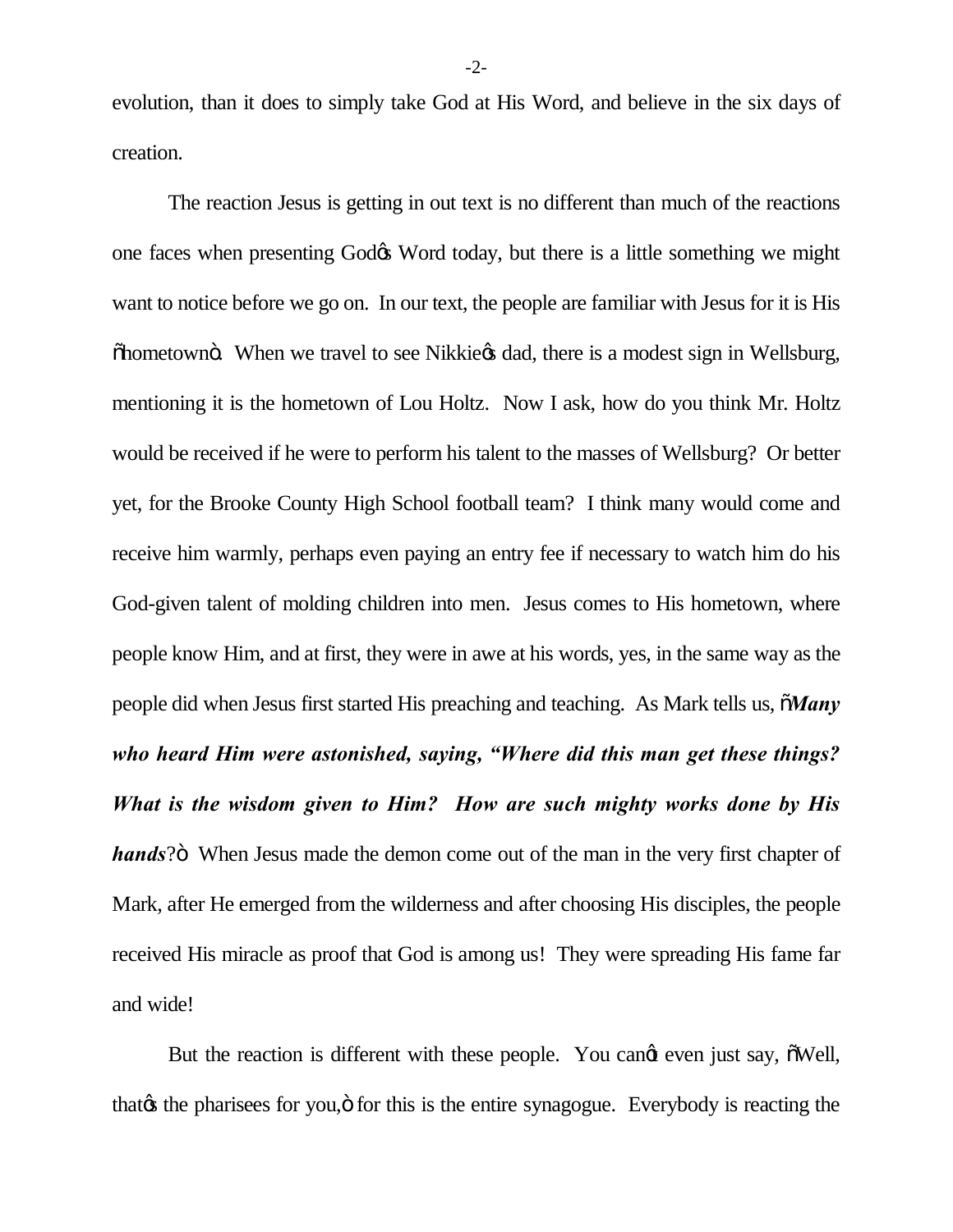same way! The thing is, they do not reject Jesus because of persecution, as some have done. Nor do they reject Jesus because of difficulties in their daily lives 6 no one is threating them if they accept Jesus as Savior. There is not even a condition of worldly needs to dismiss Jesus, like when the pigs went over the cliff, and they begged Him to leave them alone. No, they just reject Him because they know his family. They reject Him because they expect more from a Savior. They reject the Word of God, simply because it is *Him*. In return, Jesus rejects the people, with the wonderful insight,  $\tilde{o}A$ *prophet is not without honor, except in his hometown and among his relatives and in his own household*.<sup>"</sup> He doesnot get mad, He doesnot smite them for their unbelief. Jesus came not to condemn the world, but to save it though Him 6 through His death and resurrection. Which is why He still ministers to those who did believe and trust in His Words, and were able to receive some healing.

There is a lesson here. Even if there is great opposition to the work of the Gospel, that does not stop you from doing the proper ministry and preaching that Word still. In fact, I encourage you that when faced with strong unbelief, meet it with strong faith! You who are baptized and trusts in the Word presented for you this day, will be able to minister to the fallen, to the misguided, to the world that does not understand the compassion Jesus has to save the lost and condemned. Hear again the words of God to the prophet Ezekiel, "*And he said to me, "Son of man, I send you to the people of Israel, to nations of rebels, who have rebelled against me. They and their fathers have transgressed against me to this very day. The descendants also are impudent and stubborn: I*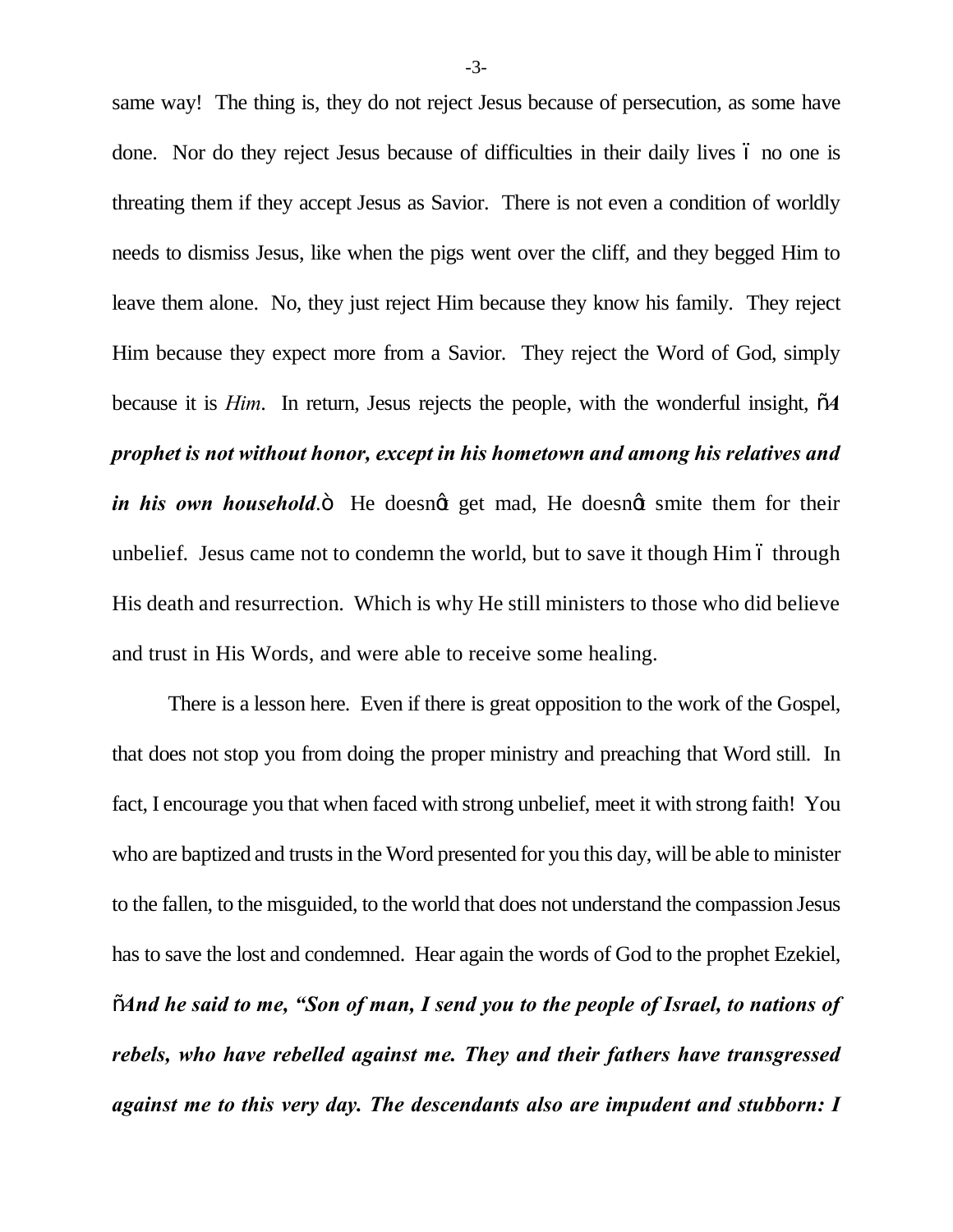*send you to them, and you shall say to them, 'Thus says the Lord GOD.' And whether they hear or refuse to hear (for they are a rebellious house) they will know that a prophet has been among them.* They is this any different from today? We have rebellious and stiff-necked people everywhere, but they still need to hear the comfort that Jesus died on the cross to save them from themselves, and that there is a way to turn from their sinful selves and trust in God above all human reason and strength.

Which is all we really do in living the faith. We do not boast in our ogreatnesso, for we are sinners as much as anyone else. We do boast in the salvation we have in Christ Jesus, Who makes us free from sin and its guilt by the washing of our crimson robes in the blood of the Lamb slain upon the cross. Washing them again as we partake of His very blood to take away all sins and allow us to live a boastful life in His Name!

This world as much as Jesus of home town needs to hear the wonderful Word of God that He is as forgiveing now as He has always been. If there was any doubt, then hear the Word again,  $\tilde{o}$ *And He called the twelve and began to send them out two by two and gave them authority over the unclean spirits.*  $\ddot{\text{o}}$  Yes, those who trust in God do have a strong abode! They have authority over the demons that wish to remove you from God $\alpha$  mighty care!  $\tilde{\alpha}$ *So, they went out and proclaimed that people should repent. And they cast out many demons and anointed with oil many who were sick and healed them*.<sup> $\ddot{\text{o}}$ </sup> Strong faith overcomes the strongest of unbelief, for God is in the Word, not me, not you. We do not overcome, God does. Offer Christ Crucified,